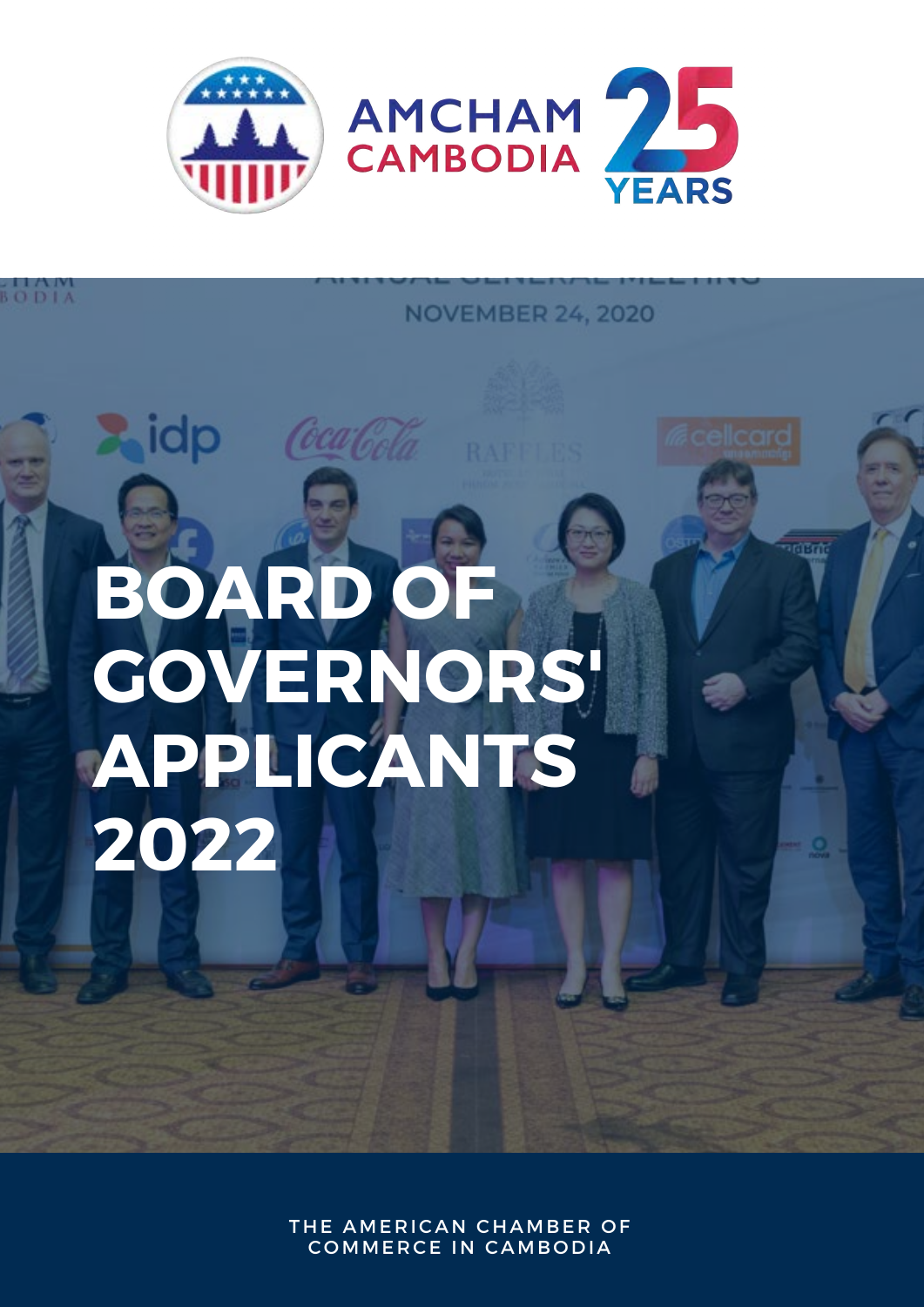

**Mr. Zhiger Atchabarov Chief International Operations Officer Advanced Bank of Asia Limited (ABA)**

I would like to contribute my knowledge and relations to the benefit of the members, ensure them having full access to ABA Bank services and products and receiving correct and updated information.

#### **AMCHAM JOINING DATE: JANUARY 2021**

Graduated from the Kazakh-British Technical University (Almaty, Kazakhstan).

Started his carrier in 2007 at International Relations and Trade Finance Department of JSC Bank TuranAlem (BTA Bank), Almaty, Kazakhstan. From 2010 headed the Export-Import Operations Desk and from 2011 – the Regional Trade Finance Sales Desk of the bank.

In 2011 joined JSC Temirbank, Almaty, Kazakhstan as Head of Financial Institutions and Trade Finance Department and worked at the bank till 2014.

Started to work in ABA in May 2014 as a Head of International Relations Department. Has been promoted to C-level officer in 2015. Covering payments and remittances, trade finance, interbank relations, correspondent banking, securities and investment portfolio, borrowings and placements, etc.

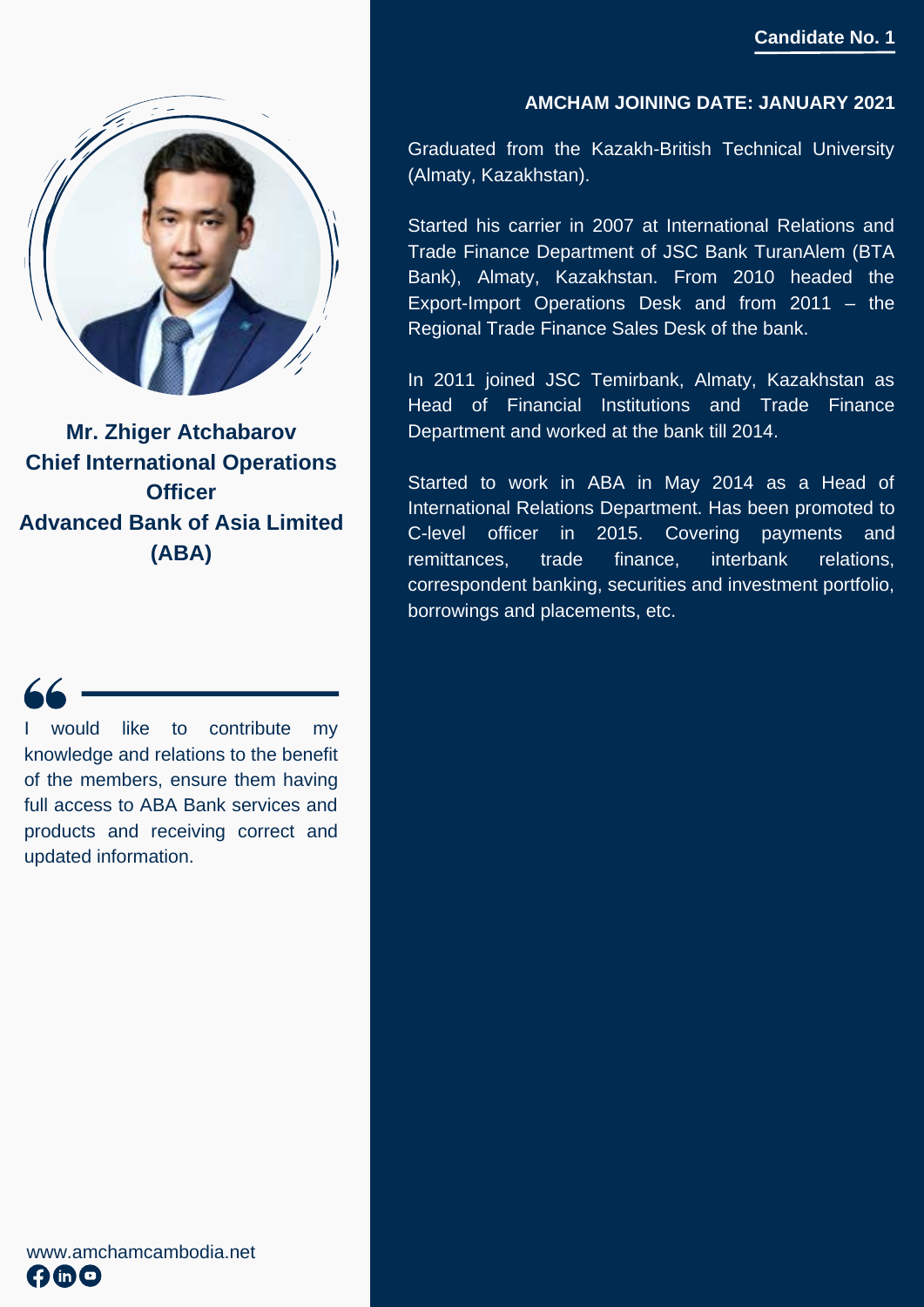

Casey is the president and founder of CamEd Business School (also known as CamEd Institute), Cambodia's leading institute of higher education in the fields of accounting and finance. CamEd is the first Association of Chartered Certified Accountants accredited institute of higher education in mainland Southeast Asia. CamEd has proudly educated the majority of the Cambodian professional accountants and auditors in practice today. Casey is known for his Khmer language skills and is the only foreigner to ever pass the Cambodian National Tax Agent exam which is in Khmer language. He is an advisor to the Ministry of Economy and Finance on issues related to financial reporting, working closely with the Accounting and Auditing Regular of Cambodia (ACAR). Previously, he was a World Bank consultant in the area of public sector financial reporting, working closely with the General Department of the National Treasury. He is a CFA charterholder, a fellow member of the Association of Chartered Certified Accountants (FCCA), holds an MBA from Columbia Business School and a BA from Dartmouth College.



**Mr. Casey Barnett President CamEd Business School**



I am inspired by the hard work of Mr. Anthony Galliano and Mr. Travis Mitchell to create and grow a community of American businessmen and women for the purpose of networking, knowledge sharing, mutual promotion, advocacy and CSR. I understand that AmCham cannot be successful with passive membership and I wish to contribute my time, skill and resources to grow the membership and build constructive relationships among members. I would like to work to help AmCham reflect the values and interests of American businesspeople in Cambodia.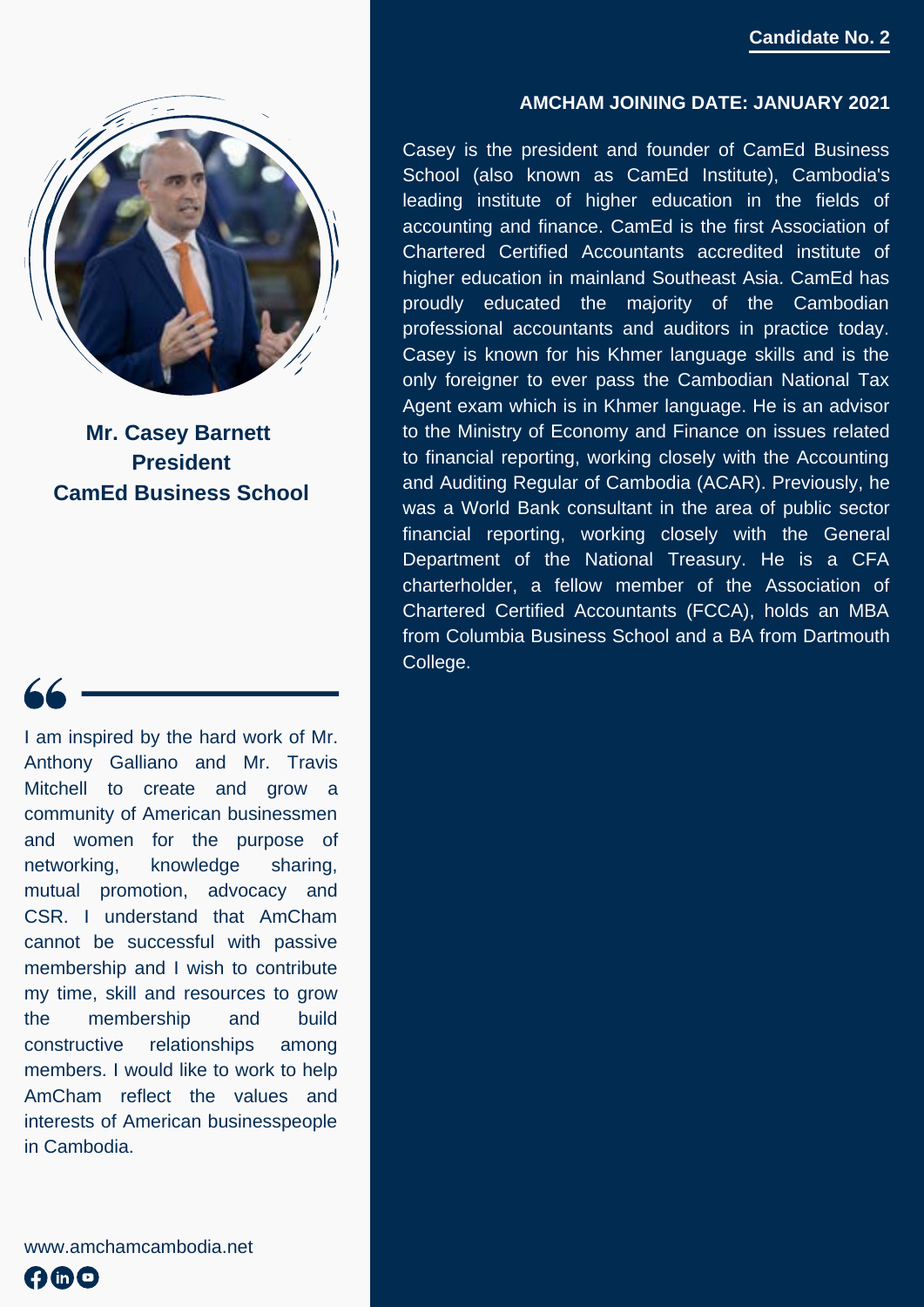

**Mr. Devin Barta Country Manager AHF Products**

I would like to continue to help AMCHAM grow in size and influence while adding value to our members.

#### **AMCHAM JOINING DATE: OCTOBER 2020**

Devin Barta is a Senior Manager on a multi-year assignment for AHF Products overseeing the expansion of their manufacturing site near Sihanoukville, Cambodia. Devin started his career as an officer in the United States Army and has a extensive experience operating in multicultural settings. He then moved into the manufacturing sector culminating in multi-site manager roles in the United States as well as managing IoT and Industry 4.0 initiatives. Devin has experience serving on a couple of boards in Pennsylvania. As a general member on the Central Pennsylvania Workforce Development Board, Devin helped ensure that federal funds were being provided for training and development in targeted industries of the Central PA region. As a board member of The New school of Lancaster, Devin participated on the Committee on Trustees focusing on member development and recruitment, as well as the Advancement Committee promoting the school in the general community. As a board member of AMCHAM Devin supported the organization through discussions during board meetings and supporting our new member engagement initiatives. Devin is married and has two children aged 1 and 5 who are living in Phnom Penh. Devin enjoys spending time with his family and travelling.

He received his B.S. from Marquette University and MBAs from Columbia University and London Business School focusing on International Business and Finance.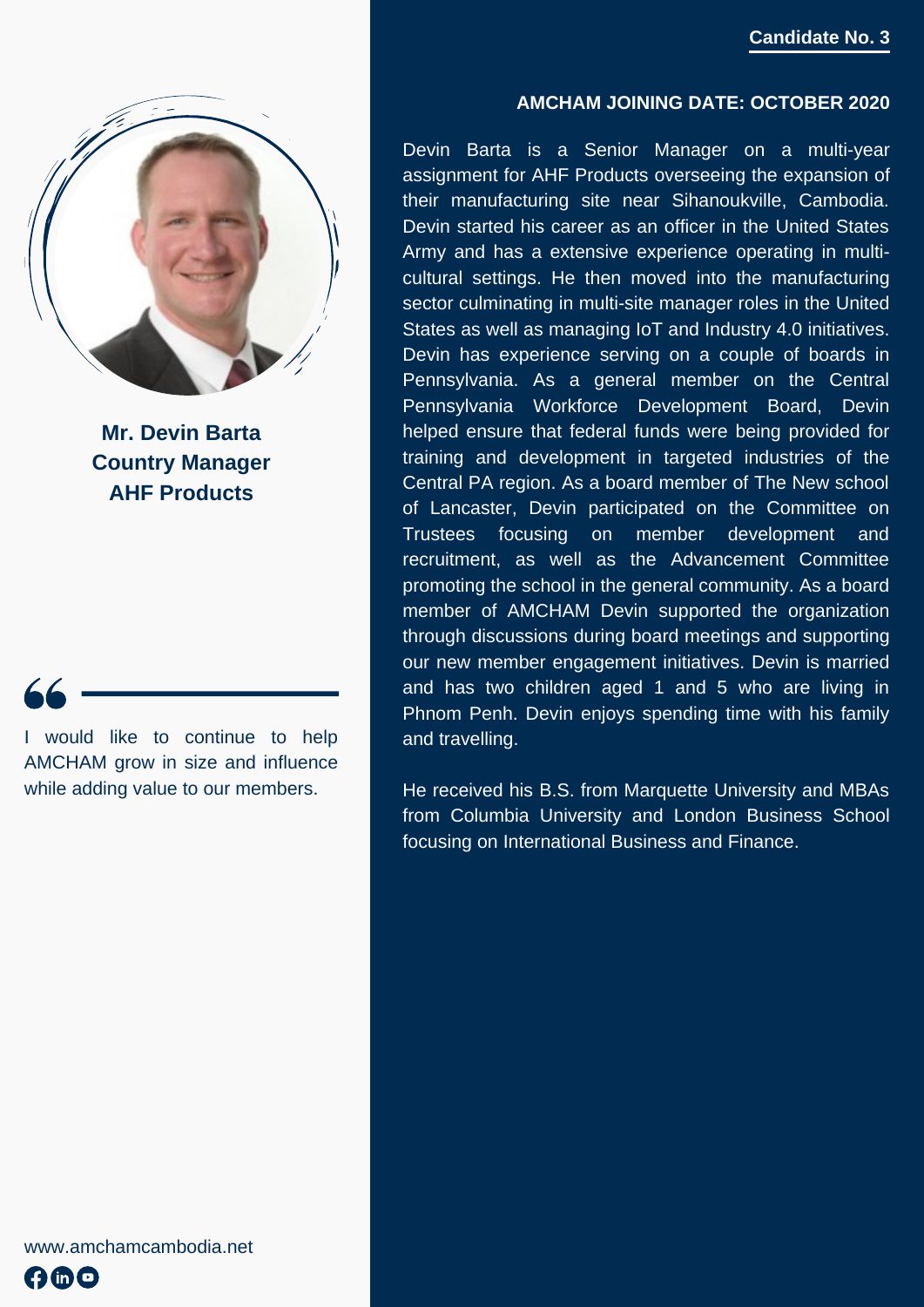

**Mr. B. Scott Bolls Founder G.A.S.G (Cambodia) Co., Ltd.**

I want to bring vast international business experience and contacts to help forge stronger relational ties between U.S. and Cambodian businesses and governments.

#### **AMCHAM JOINING DATE: JUNE 2021**

B.Scott Bolls is a CPA and a licensed attorney in both Washington, DC.. He earned his law degree at the University of Pennsylvania while also attending the Wharton School of Business.

Mr Bolls is a Founding Partner of G.A.S.G (Cambodia) Co Ltd, a firm specializing in investments and financial consultancy based in Phnom Penh, Cambodia. He offers extensive international legal and financial advisory experience in Privatization and International Business Development. He has worked in multi-cultural, challenging environments including China, ASEAN, Central Asia, UAE, Russia, and Germany during his 25 year career of working and living overseas. He is a self-starter, deal maker and team-player who has built a vast network of international contacts. His experience has also been in Trade, Privatization and Economic Reform Advisory Projects for transitional governments in Afghanistan (WTO, Constitution), Tajikistan and the German government's Real Estate Privatization Agency, The TLG.

Mr. Bolls currently serves on the Board of Directors of AMCHAM Afghanistan. He has had private sector investment banking experience working for Goldman Sachs, GE Capital, Ernst and Young, Ocwen Savings Bank and the U.K's Smith Hodgkinson. He has a strong ability to connect personally and professionally with persons from multi-culture business and governmental sectors.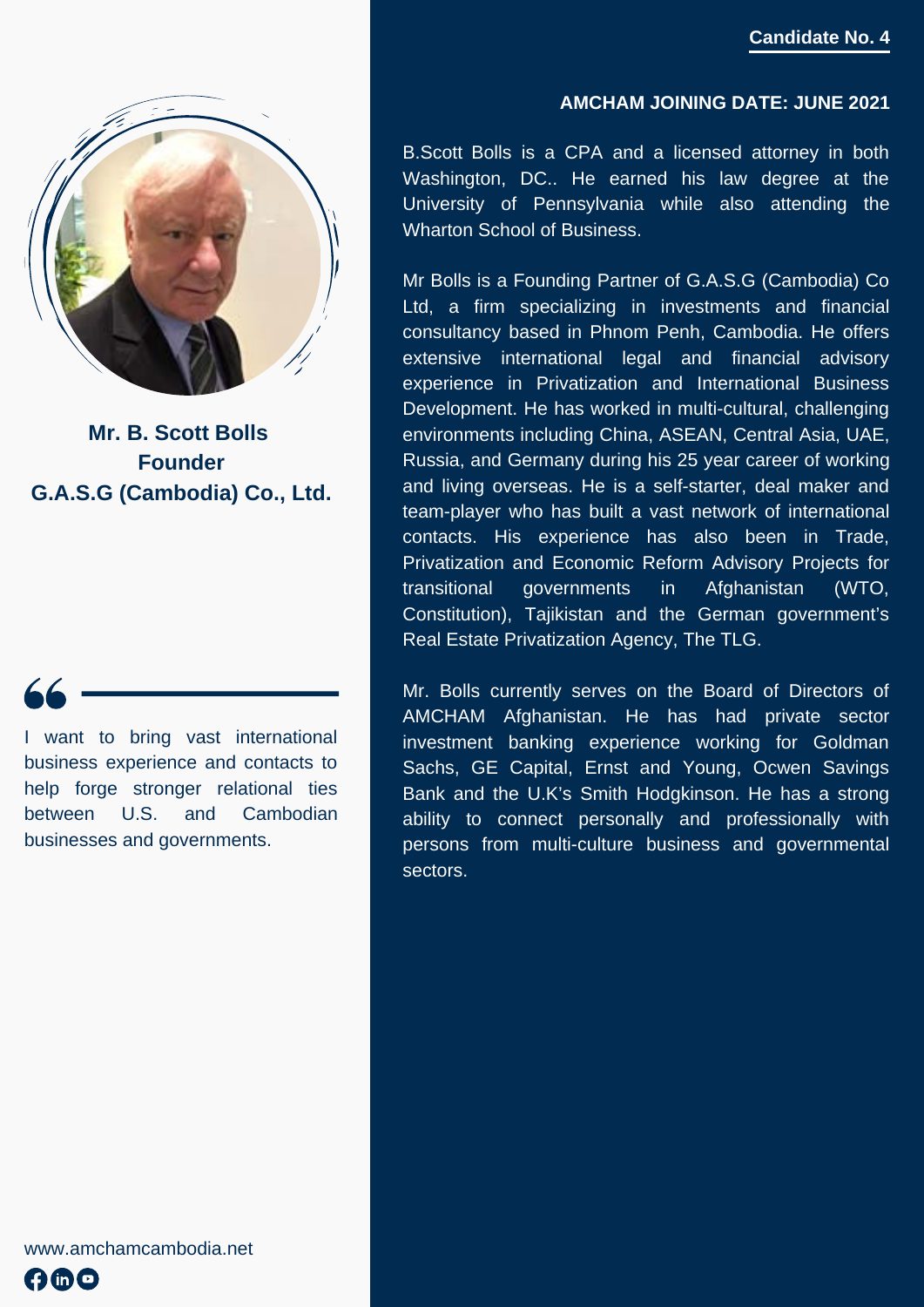

**Mr. Sanjay Chakrabarty Chief Executive Officer Prudential (Cambodia) Life Assurance** 

Prudential and I are clear about potential that Cambodia holds. 16m people with large protection gaps and out of pocket medical expenses. The country has delivered strong growth for the last decade and is politically stable. It is also rapidly digitizing. Two areas that I believe will accelerate financial inclusion and sustainable development are collaboration and digital capacity building. I see Am-Cham as a natural leader in both and this drives my interest in being a part of the board and supporting those endeavors.

**AMCHAM JOINING DATE: NOVEMBER 2021**

Sanjay Chakrabarty, CEO of Prudential Cambodia is a veteran banker and insurer with over 20 years' experience across Asia. He has served as the CEO of Prudential Vietnam Finance Company, deputy CEO of the Orient Commercial Joint Stock Bank in Vietnam and held leadership roles in consumer banking and risk for over a decade at Citibank in Japan, Korea and India.

Prudential's vision is to make quality healthcare and trusted financial protection accessible to all Cambodians. Sanjay believes collaboration across sectors and digital capacity building will be key to achieving this and will help Cambodia sustain a high growth phase for the next decade.

In 2021, under his leadership, Prudential Cambodia funded 30 Cambodian Fintech's to onboard into the APIX platform which is supported by the Monetary Authority of Singapore. Later Prudential was the title sponsor for CamTech Summit. It presented its group ESG strategy at the 1st ever Cambodia Climate change Summit and expressed its approach to energy transition projects in Asia. Over the years Prudential has supported Chevening Scholars to give them an opportunity to study abroad in the UK. Most recently Prudential's, local Cambodian Artificial Intelligence development team, held an AI Bootcamp to teach university student AI skills and inspire them to get involved in this promising career.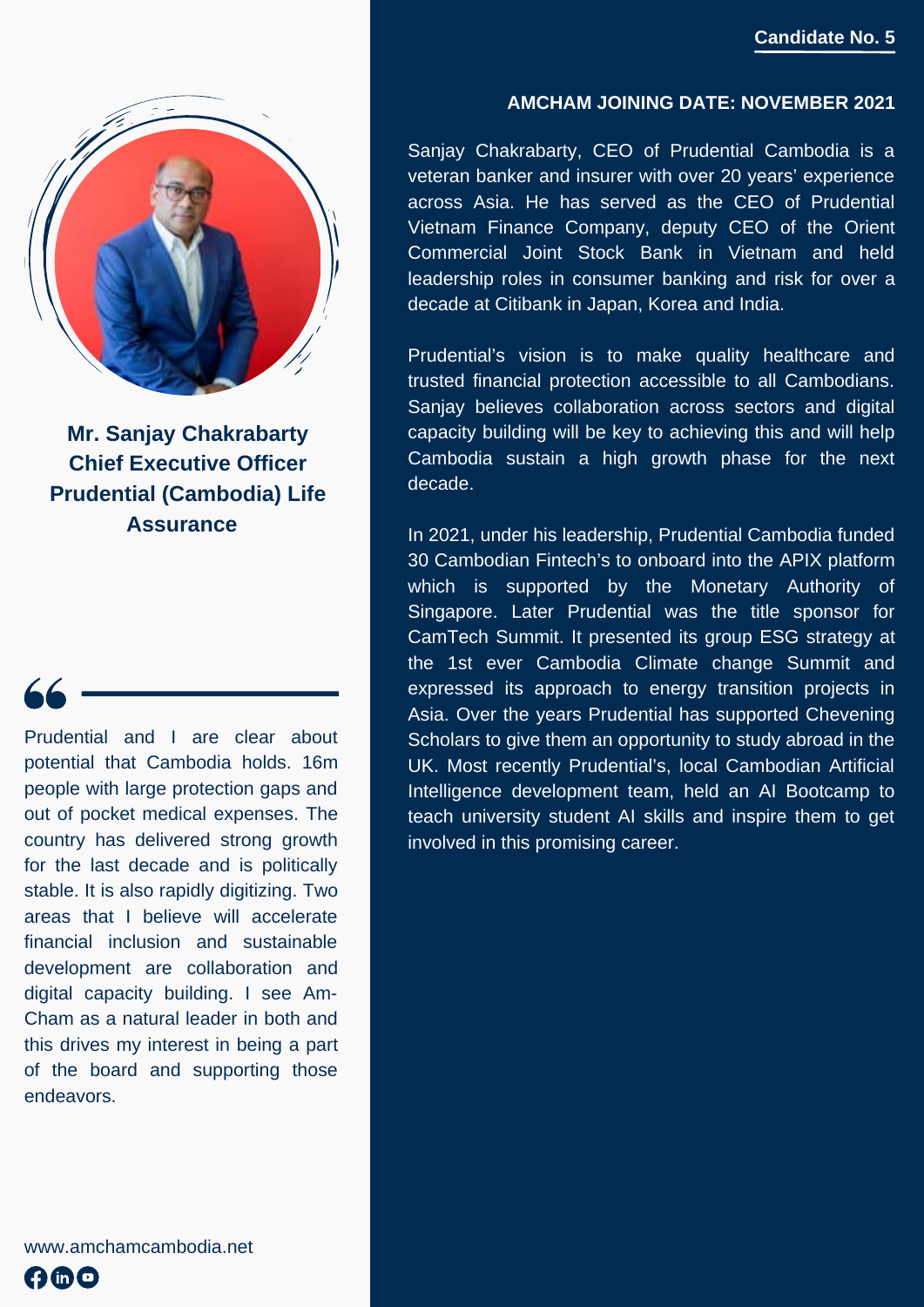

**Mr. Dan Davies Executive Director D A & G Asset Management**

I would like to add change one Cambodian at a time. To assist the business community by bringing like minded professionals together. To act as Real Estate representative for Amcham.

#### **AMCHAM JOINING DATE: APRIL 2021**

Dan brings over 20 years experience working in Real Estate covering all aspects from Developer, Service Provider and Consultancy, managing individual offices, buildings and estates in challenging environments across the globe including Europe, Middle East and most recently SE Asia. Initially starting out as an environmental surveyor, has always had passion for policy development for sustainable real estate.

Specializing in client representation in sustainability, design development, project management, transition and troubleshooting projects for international clients, across multiple markets. Added to this talent sourcing, development and leadership skills have proven to be a key to success now offered by DA&G.

An active member of the business community wherever he is located, establishing strong networking platforms through chambers of commerce, focus groups, community projects and volunteer work. His moto is 'Changing Communities One Person at a Time'.

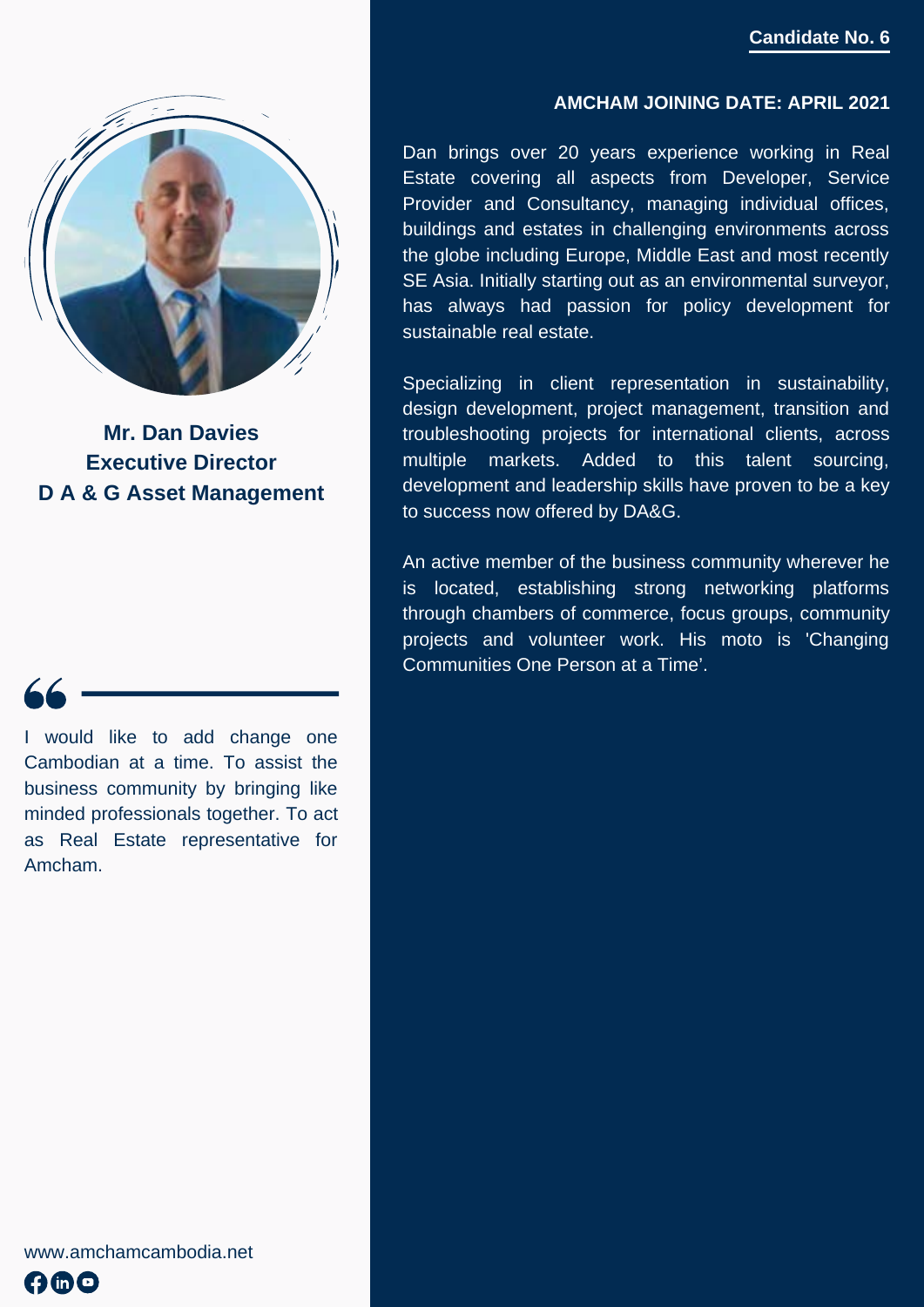

**Mr. Lawrence Lennon Managing Director CBRE**



I am really pleased to see the growth and maturation of AmCham since I first became involved in the Chamber. I would like to continue to contribute to that on-going up trend.

#### **AMCHAM JOINING DATE: JULY 2016**

Lawrence Lennon joined CBRE Cambodia in 2021 prior to which he worked in the real estate sector in the UK, Mongolia, Myanmar and Vietnam. Lawrence is the Managing Director of CBRE Cambodia overseeing the overall operations of the business. In addition, Lawrence is a Member of the Royal Institution of Chartered Surveyors and has a specialist real estate MSc from Liverpool John Moores University in the UK.

Lawrence's previous role entailed leading major consultancy and valuation projects for both Cambodian and international organisations. Lawrence engages with the press and delivers presentations to clients.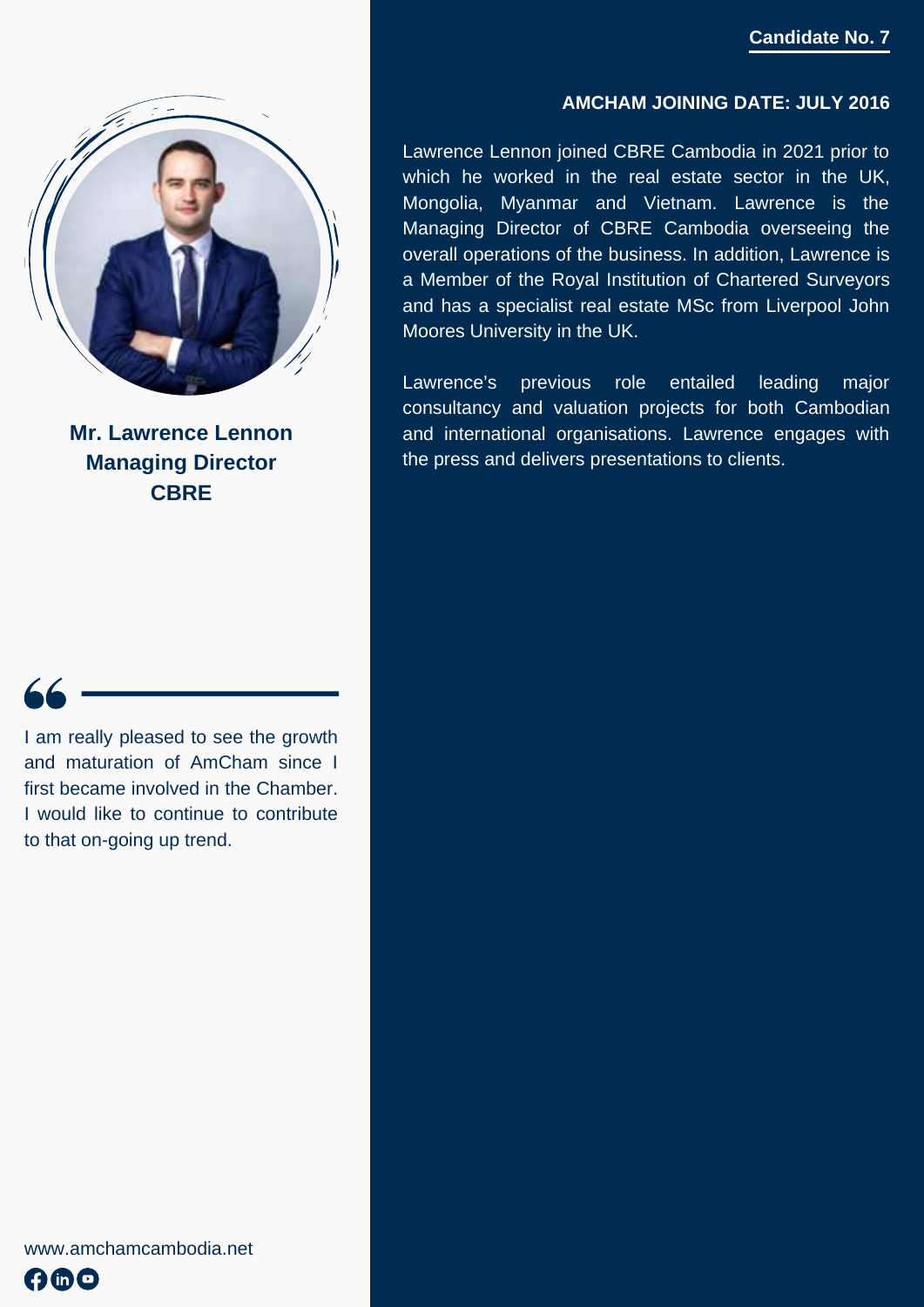

**Ms. May Lin CFO Manulife Cambodia**

I want to do my part to contribute the Cambodia's economic recovery and help the growth of the insurance and financial services industries.

I feel that AmCham's core mission of supporting and fostering the success of legitimate business activities in the Kingdom aligns with Manulife's mission of providing Cambodian people with financial security through life insurance. Becoming one of AmCham's board members seems a great opportunity for me get directly involved in AmCham's activities and make the most impact.

www.amchamcambodia.net Amo

#### **AMCHAM JOINING DATE: JANUARY 2015**

May is the Chief Financial Officer of Manulife Cambodia. As a member of the Executive Management Team, she is responsible for the financial management, profitability, risk management and solvency of the company.

May is a Fellow of the Institute and Faculty of Actuaries UK (FIA). She holds a Master of Actuarial Science from Cass Business School in London and a Master of Engineering Science from the University of New South Wales in Sydney, Australia.

May has around 15 years of actuarial and finance experience, covering corporate actuarial and finance, product development and pricing, economic capital, risk management and investment. She has worked for a number of leading life insurers and consultancies in the UK, Australia and Thailand.

Prior to her actuarial career, May was a chartered civil engineer with experience spanning New Zealand, the UK, Ireland and the UAE.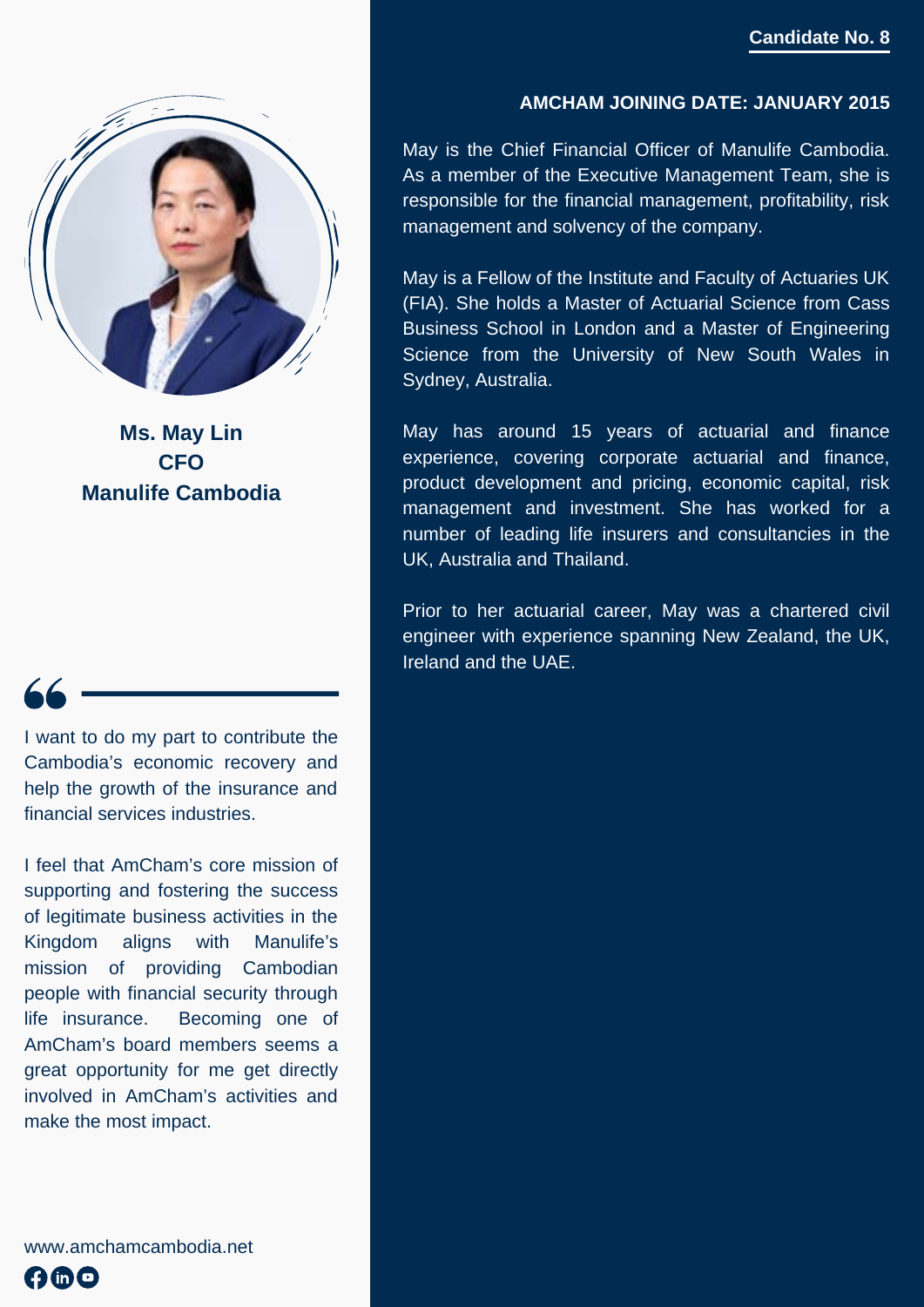#### **AMCHAM JOINING DATE: JULY 2021**



**Mr. Joseph Lovell Chairman, Managing Director I A O Asia Co., Ltd.**

I am really pleased to see the growth and maturation of AmCham since I first became involved in the Chamber. I would like to continue to contribute to that on-going up trend.

Joseph is a US-licensed (New York, Texas, and Hawaii) attorney and an investment professional with three decades of Asia-focused legal, investment and business experience. He has been based in Cambodia for over 10 years, during which time he has advised on a wide range of investments and currently serves as Chairman and Managing Director of IAO Asia-- a consultancy supporting international investment to Cambodia. Previously, he served as Managing Partner for two regional law firms with offices in Cambodia, Myanmar and Laos, COO/General Counsel for an emerging markets private equity fund management company in Cambodia, Managing Director/General Counsel for a financial group with offices in New York, London and Beijing, Corporate Secretary and Counsel for a Beijing-based LSE-listed private equity firm, Managing Attorney at a Honolulu law firm, senior consultant at PwC (Taipei), and board member for a number of companies and not-for-profit entities (including AmCham for one year-- having stepped down after change of position to a company with a pre-existing board member). He has been active in AmCham since first coming to Cambodia over a decade ago. In addition to having served on the Board, Joseph was the founding Chairman of AmCham's Tax & Legal Committee, was a member of the Committee that drafted the current AmCham Charter, and has served on the AmCham Nominations Committee and AGM Steering Committee. Joseph has a BS degree from Georgetown University and MA and JD degrees from the University of Hawaii. He speaks basic Khmer.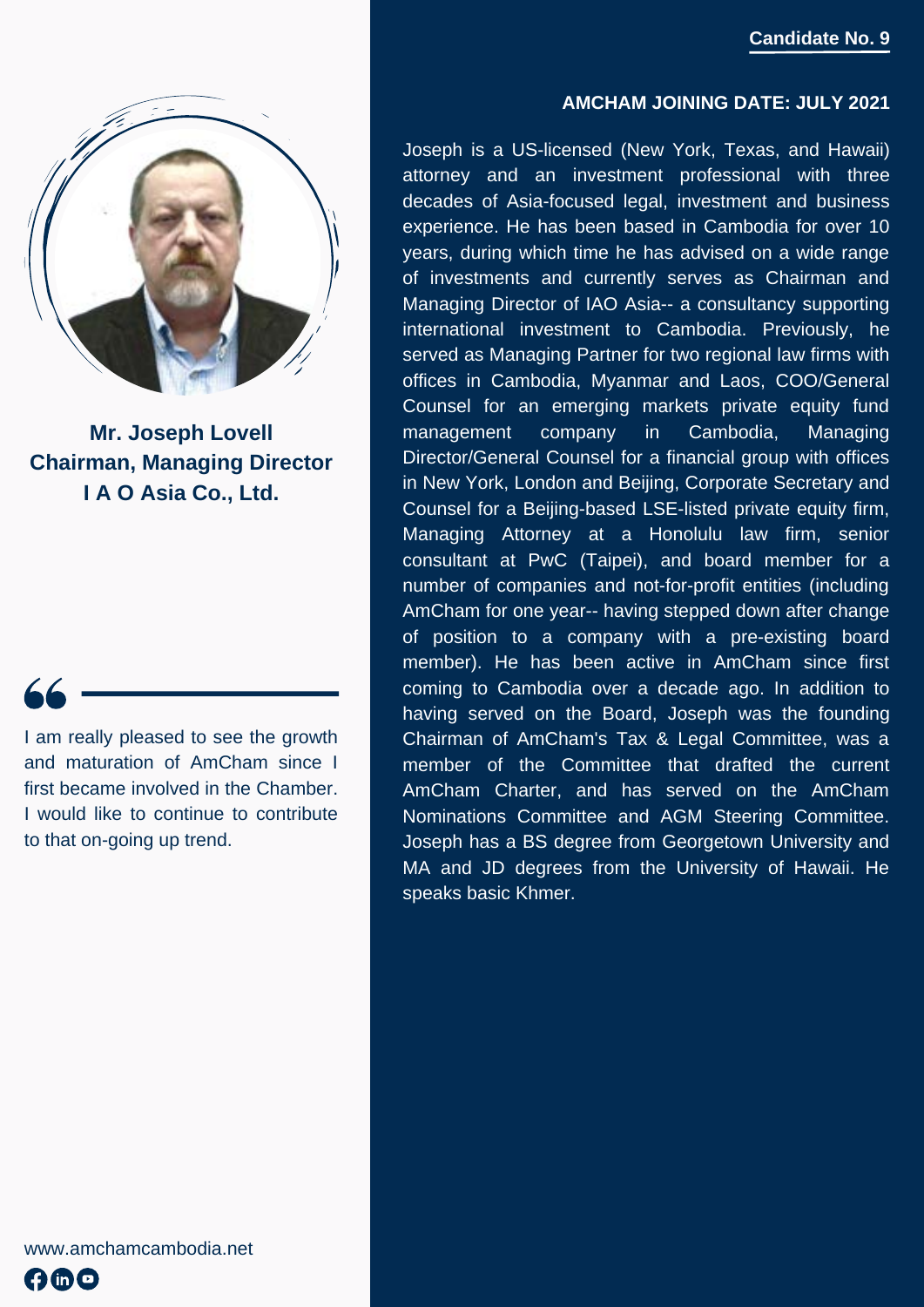

**Mr. Sothea Nim Chairman & CEO Ezpizee Co., Ltd.**



I would like to participate in promoting US-Cambodia relations through private sector.

#### **AMCHAM JOINING DATE: NOVEMBER 2021**

Sothea is a technologist with over 16 years of experience in digital space, in addition to 7 years of experience in international development and law enforcement. Sothea has architected, developed, and implemented enterprise applications and systems for Fortune 500 companies in North America. Sothea has a passion for problem solving, digital technologies, and innovation. He is currently in the process of establishing a Digital Hub in Cambodia.

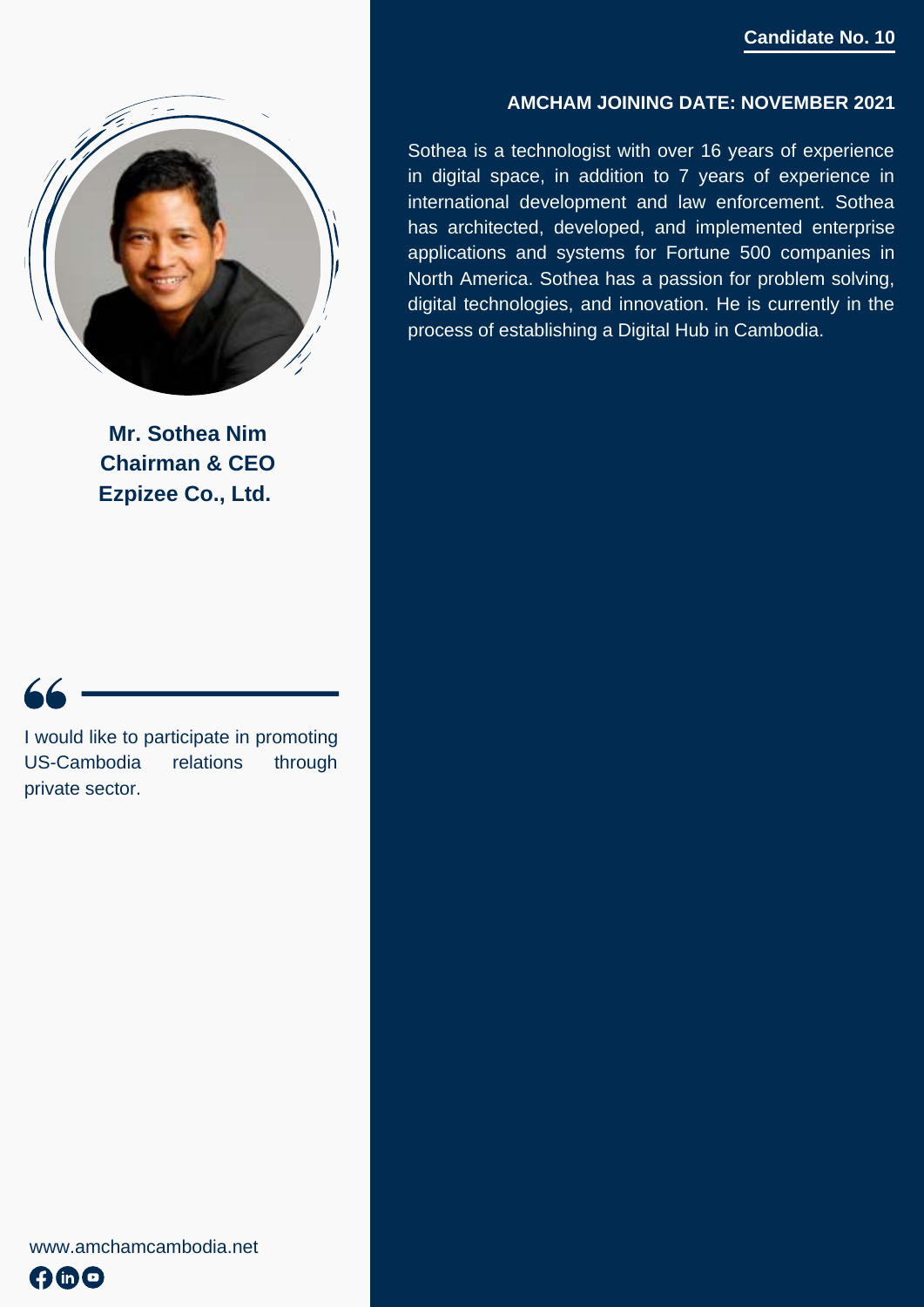

**Mr. Thomas O'Sullivan CEO, Director Realestate.com.kh**



I am interested to be a board member as I believe I bring a different perspective to real estate and construction compared to what is traditionally seen on chamber boards in Cambodia. Traditionally, it is very dominated by construction. However I think real estate should be equally represented by marketing and sales.

Given realestate.com.kh work with every real estate agency in Cambodia as well as most of the property developers in the country - we have strong insights, understanding and data on the industry.

I think this brings a new flavor to the traditional "real estate & construction" representation.

www.amchamcambodia.net



#### **AMCHAM JOINING DATE: MARCH 2018**

Tom O'Sullivan is an Australian national who has been residing in Cambodia for the past 8 years. His education credentials include Commerce/Entrepreneurship at Swinburne Institute of Technology, Human Resource Management and Hospitality Management.

Tom's local knowledge and networks in the Cambodian market have been instrumental in the success of Realestate.com.kh and DCG's related businesses. Tom is a highly respected member of Cambodia's real estate industry, having jointly negotiated the acquisition of Realestate.com.kh, launched the DCG's various events such as the Cambodian Home & Lifestyle Show, and founded the Cambodian Real Estate Awards.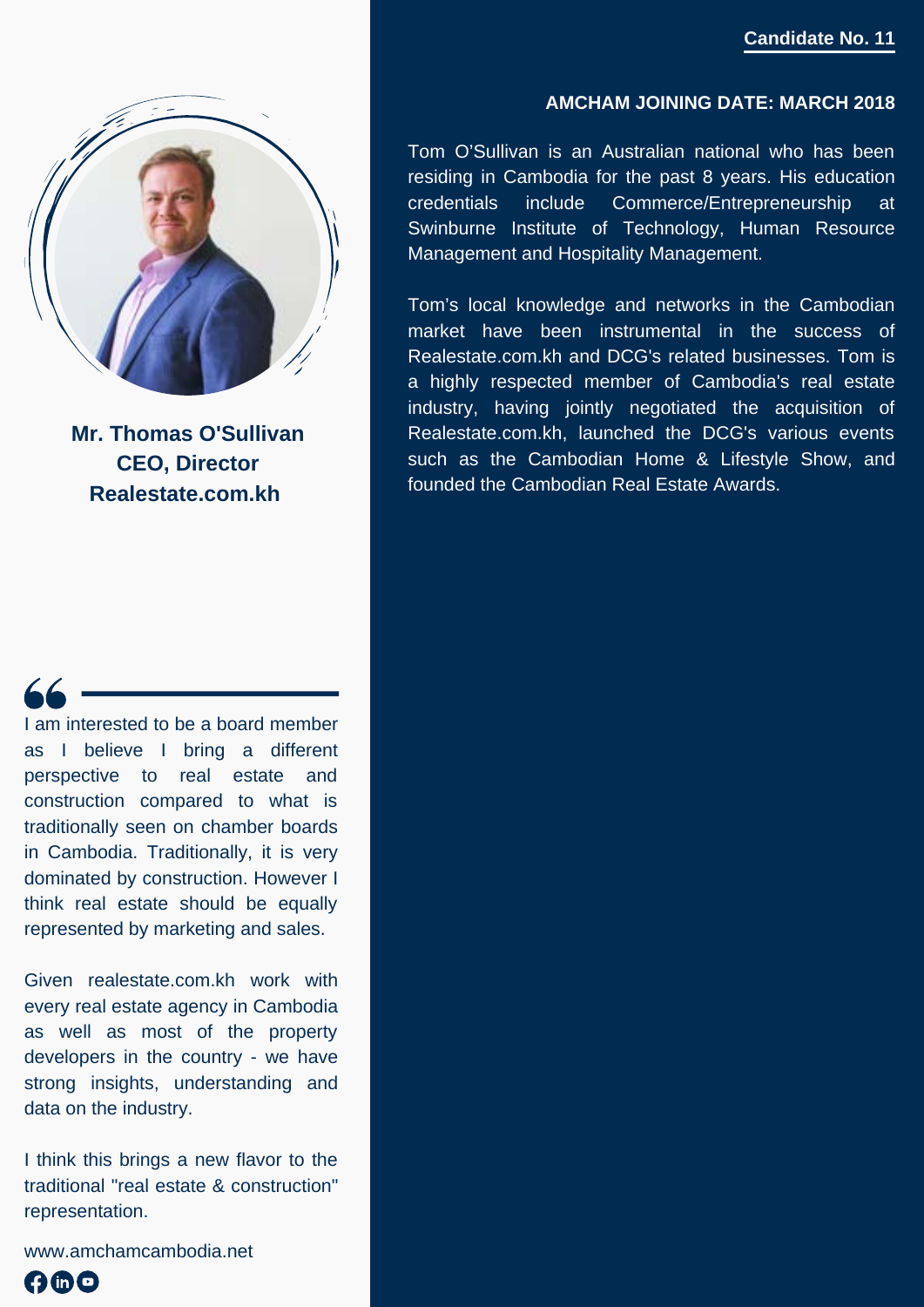

**Mr. Ratha Phok Chief Partnership Distribution Officer AIA Cambodia Life Insurance Plc**

First and foremost, giving back is core to my heart since I was young, so I, personally, try to find possible ways to participate and help the community where I live.

For AmCham particularly, I want to support existing members by seeking new opportunities for them to grow in the financial inclusion space as well as the E2E customer journey through digital and analytics. Last but not least, I will promote and strengthen relationships between American and Cambodian businesses.

www.amchamcambodia.net **A®©** 

#### **AMCHAM JOINING DATE: NOVEMBER 2020**

Ratha has 20+ years of professional experience, including the last 15 years in the financial industry (Insurance and FinTech/Digital Finance). He also has experience with 3 startup FinTech companies. One of which is Canadia-Fullerton Mobile Money Plc "DaraPay" as a Founding GM/CEO before joining AIA (Cambodia) Life Insurance Plc in early 2020 as Chief Partnership Distribution Officer.

Prior to this role, he held senior positions with Wing, Prudential and Pi Pay. Ratha graduated from Norton University of Cambodia and Deakin University of Australia.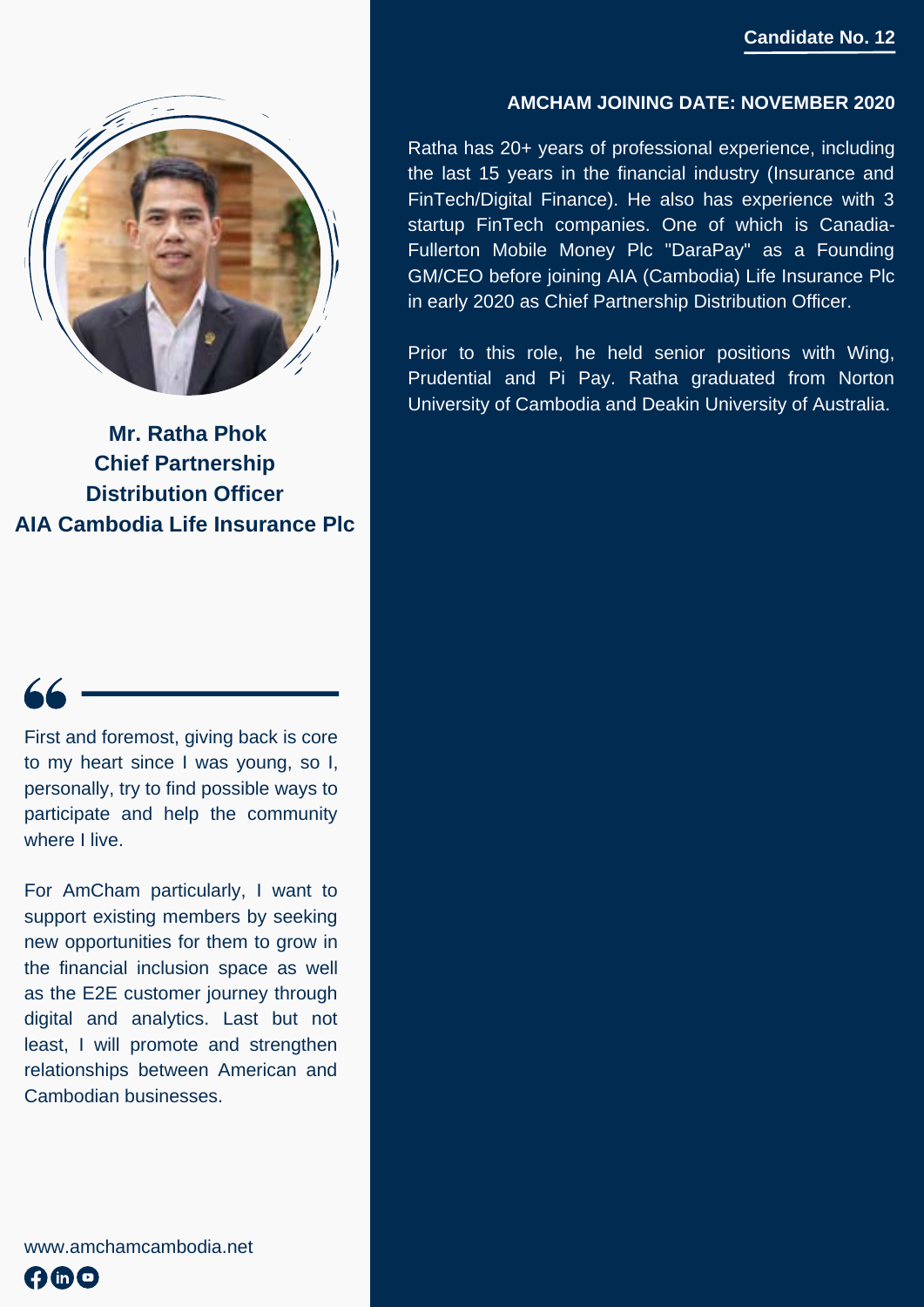

**Ms. Moniveark Sou Owner and Managing Director [ChemDry Cambodia](https://amchamcambodia.glueup.com/memberships/340258/)**

Being a board member at AmCham would enable me to contribute my knowledge and experience in developing the business community as well as expanding my network for future growth and learning.

#### **AMCHAM JOINING DATE: JANUARY 2021**

Moniveark is currently an entrepreneur who has owned few businesses in Cambodia including international franchises such as MoneyTree Financial Literacy Program from Singapore and ChemDry Carpet and Upholstery cleaning company from US. She has also been involving in real estate business together with her husband developing Borey Sovanaphum in the emerging area of Phnom Penh City.

Before exploring her path in running her own business, she has been working as a professional in senior leadership roles in banking industry for over 15 years as well as other international manufacturing company for more than 5 years across different function in sales & marketing, Operations, Human Resources and Business Management.

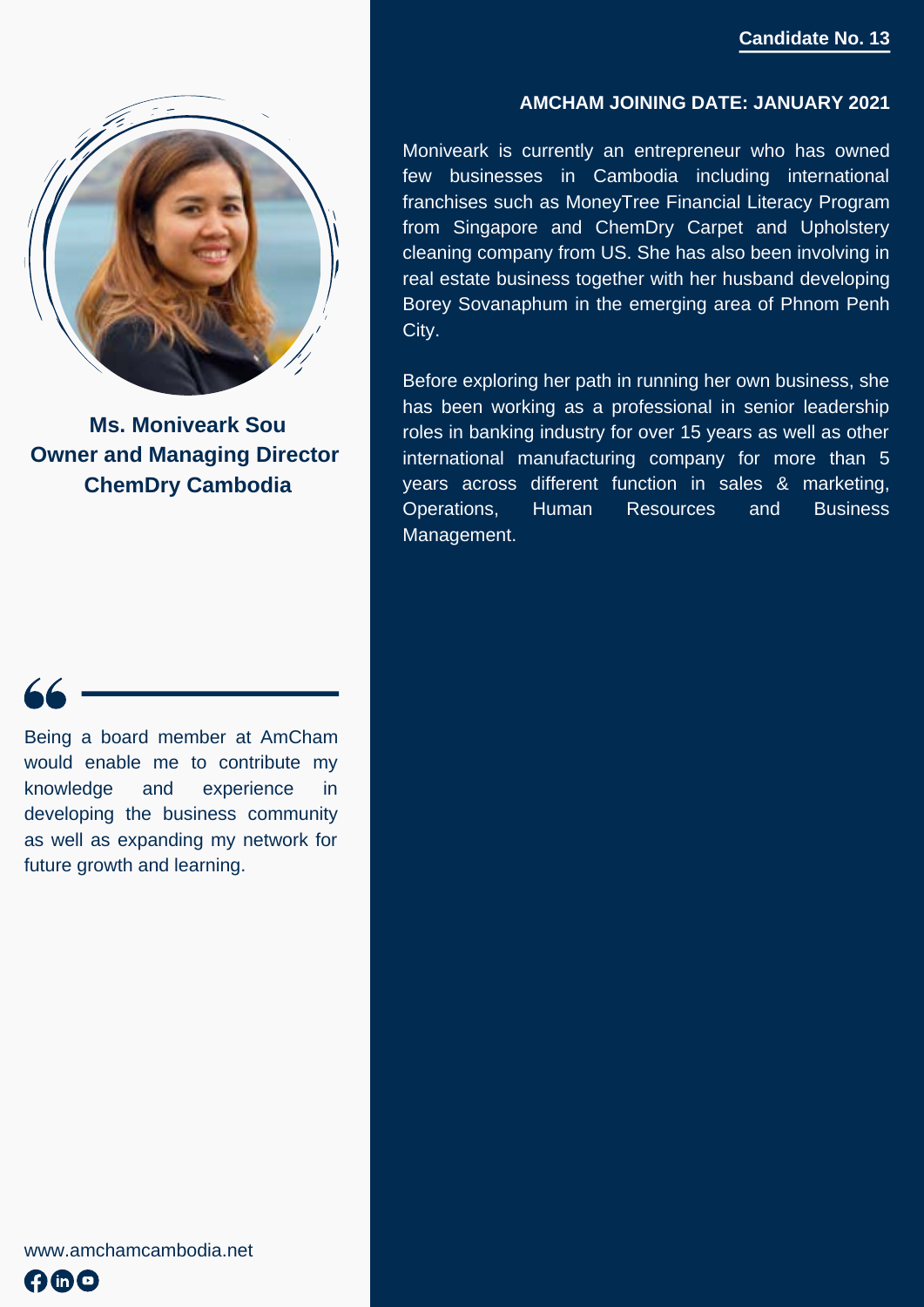

**Mr. Veasna Tek Managing Partner ECOVIS VSDK & PARTNER Co., Ltd.**

I would like to build a strong networking with American Community especially American Businessmen and women.

#### **AMCHAM JOINING DATE: NOVEMBER 2021**

Veasna has over 20 years of work experiences in the audit, accounting, finance, tax compliance, and management with many Global Business such as Pricewaterhouse, British American Tobacco Cambodia, US Embassy Phnom Penh, Southern Gold Cambodia, Meanchey International Investment, The Association of Chartered Certified Accountants (ACCA), and currently ECOVIS VSDK & Partners.

Veasna has a strong skill in setting up a new accounting system, tax planning/advisory, costing analysis, business restructure, business merger & valuation, and consolidate financial reports while he was an Assistant Auditor, Executive Production Accountant, Internal Controller, Chief Financial Officer, Country Director of ACCA Cambodia, and Managing Partner.

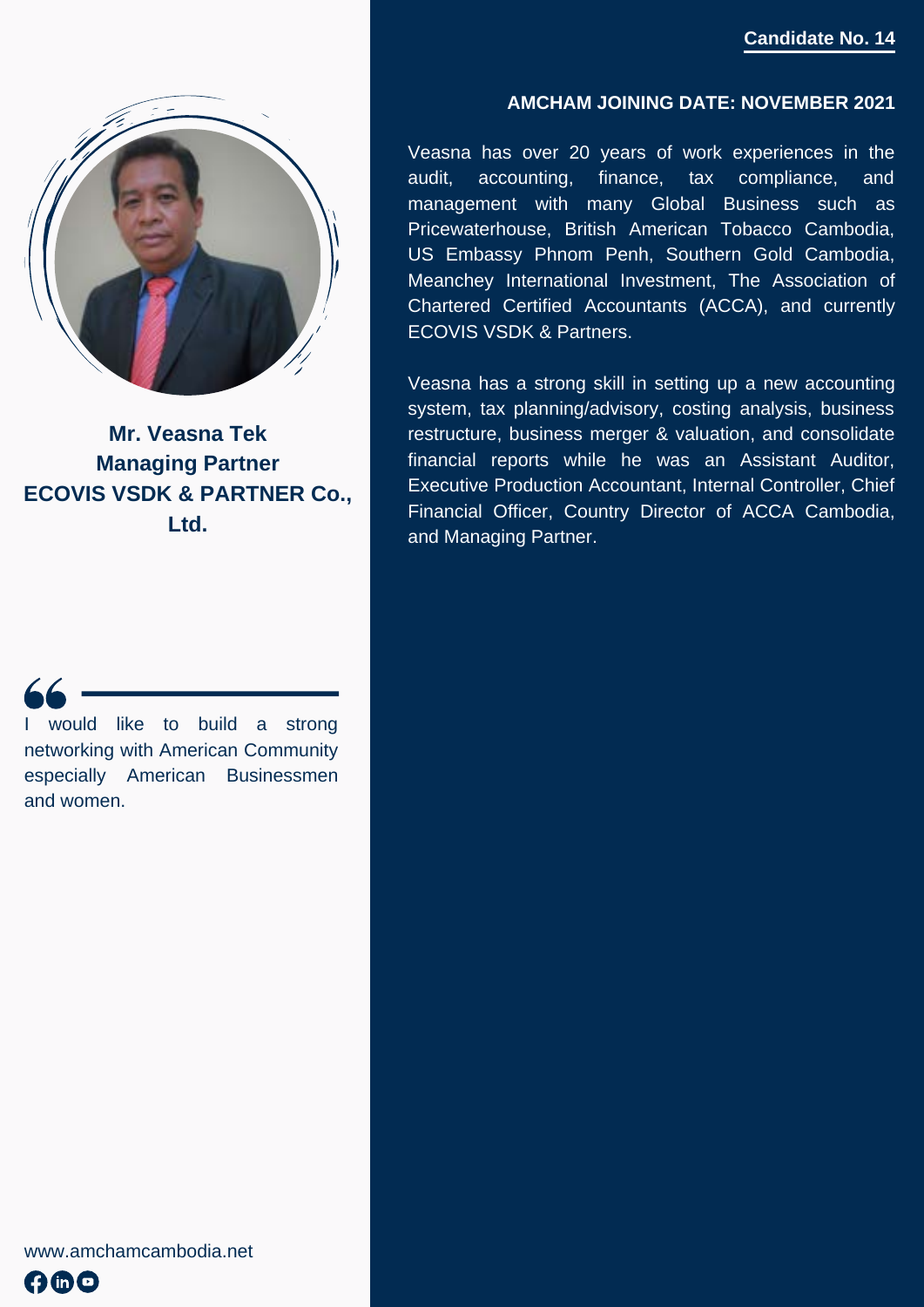

**Mr. Joseph Telfer Managing Partner, Founder DataU Academy Co., Ltd.**

I want to be a board member of AmCham because I believe there has never been a more important time for Big Data, AI and Scrum Agile adoption in the members of AmCham. Digital Transformation has been ongoing for many years and it is only accelerating. It is often said these days that 'all businesses are tech businesses', the same is now becoming true of 'data' – all businesses have data, all businesses produce data and all businesses can leverage their data in more effective ways to drive efficiencies.

www.amchamcambodia.net AOO

#### **AMCHAM JOINING DATE: NOVEMBER 2021**

Joseph is Managing Partner of DataU Academy and Mekong Big Data, two leading organisations in Cambodia in the Big Data and Applied Artificial Intelligence sectors.

Trained at University College London in Urban Planning and Business and later a Masters in Marketing Joseph then turned his passions to the technology and education sectors.

With eyes fixed on the near future Joseph aims to bring high quality training and opportunities to youth across SE Asia and drive the Big Data and AI adoption in the region through services, tools and people. Joseph works with large scale customers both in Cambodia and abroad to deliver complex, mission critical and contemporary data technology projects that leverage data and information in the organization to positively impact bottom line. Through the DataU Academy 100s of new talents are being created to join this exciting industry and to solve the deep and problematic human resource challenges in the Data sector, both in Cambodia and more broadly in the world.

Joseph is a Scrum Agile practitioner and enthusiast and is always seeking new ways to apply Scrum to more business areas to drive efficiency, innovation and team effectiveness. Understanding how DevOps, Scrum and Agile will interface to drive huge economic uplift in SE Asia is what wakes Joseph up in the morning and sends him flying out the door to work with customers.